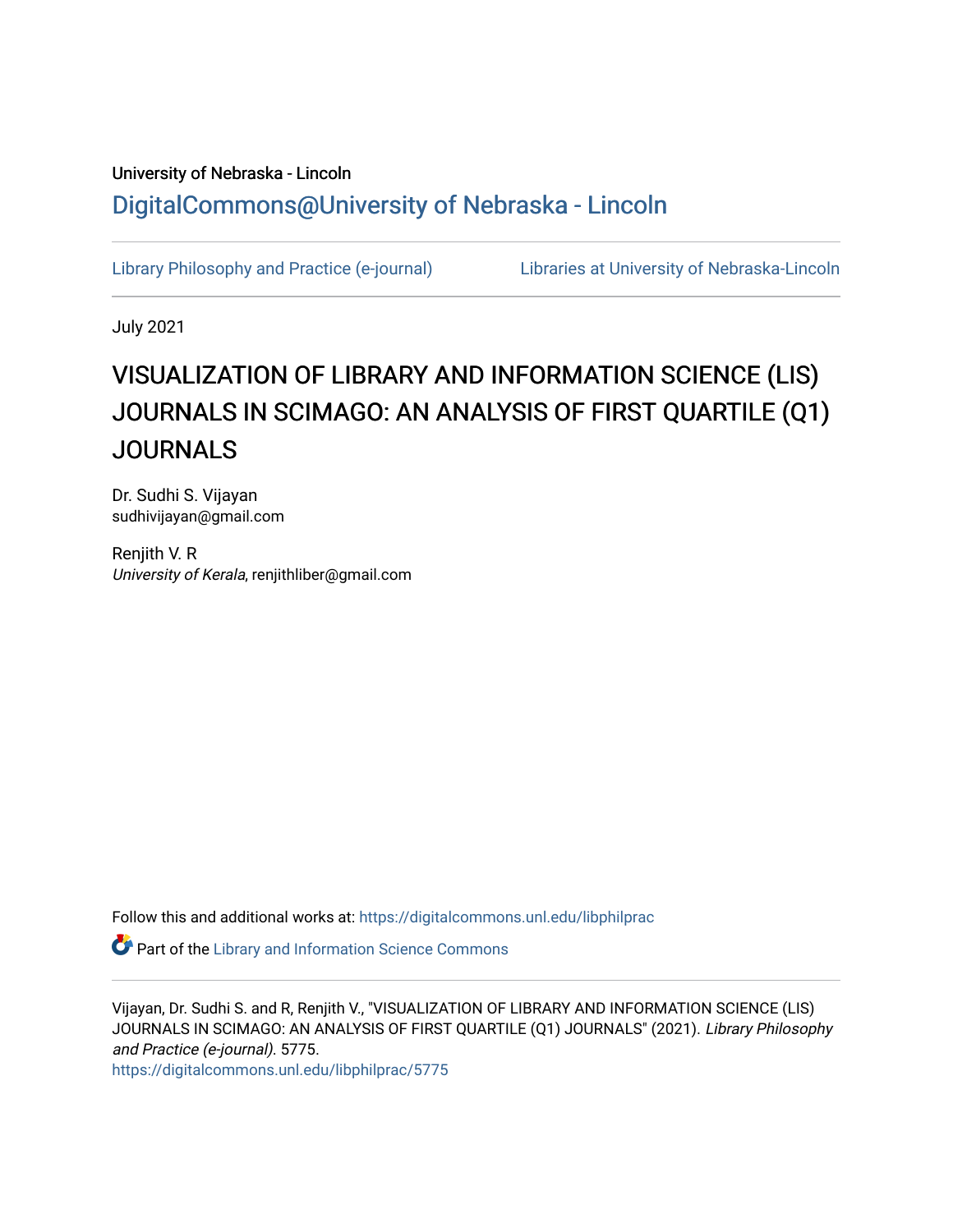# **VISUALIZATION OF LIBRARY AND INFORMATION SCIENCE (LIS) JOURNALS IN SCIMAGO: AN ANALYSIS OF FIRST QUARTILE (Q1) JOURNALS**

## **Dr. Sudhi S. Vijayan**

Assistant Professor, Dept. of Library and Information Science University of Kerala, Thiruvananthapuram ORCID: 0000-0002-2228-9031 [sudhivijayan@gmail.com](mailto:sudhivijayan@gmail.com)

#### **V. R. Renjith**

Reference Assistant Kerala University Campus Library, Kariavattom, Thiruvananthapuram ORCID: 0000-0002-2389-7338 [renjithliber@gmail.com](mailto:renjithliber@gmail.com)

#### **ABSTRACT**

The primary goal of the study is to analyze the sixty Q1 journals in LIS as appeared in the SCImago Journal & Country Ranking (SJR) databases for the year 2020. This article discusses the top Q1 journals in LIS in respect of their scientometric indicators such as SJR, H index, CiteScore and Impact Factor. It also examines the continent, country and publisher wise distribution of Q1 LIS journals in SCImago for the year 2020. The highest SJR value of Q1 journals is 3.507 for the journal '*Information Systems Research*' and the journal titled '*IEEE Transactions on Information Theory'* has the highest H-index value of 286. The Q1 journal's highest CiteScore and Impact Factor is 14.1 and 8.21 respectively for the journal '*International Journal of Information Management'*.

*Keywords: CiteScore, H-Index, Impact Factor, Library and Information Science Journals, SCImago, Scopus, SJR*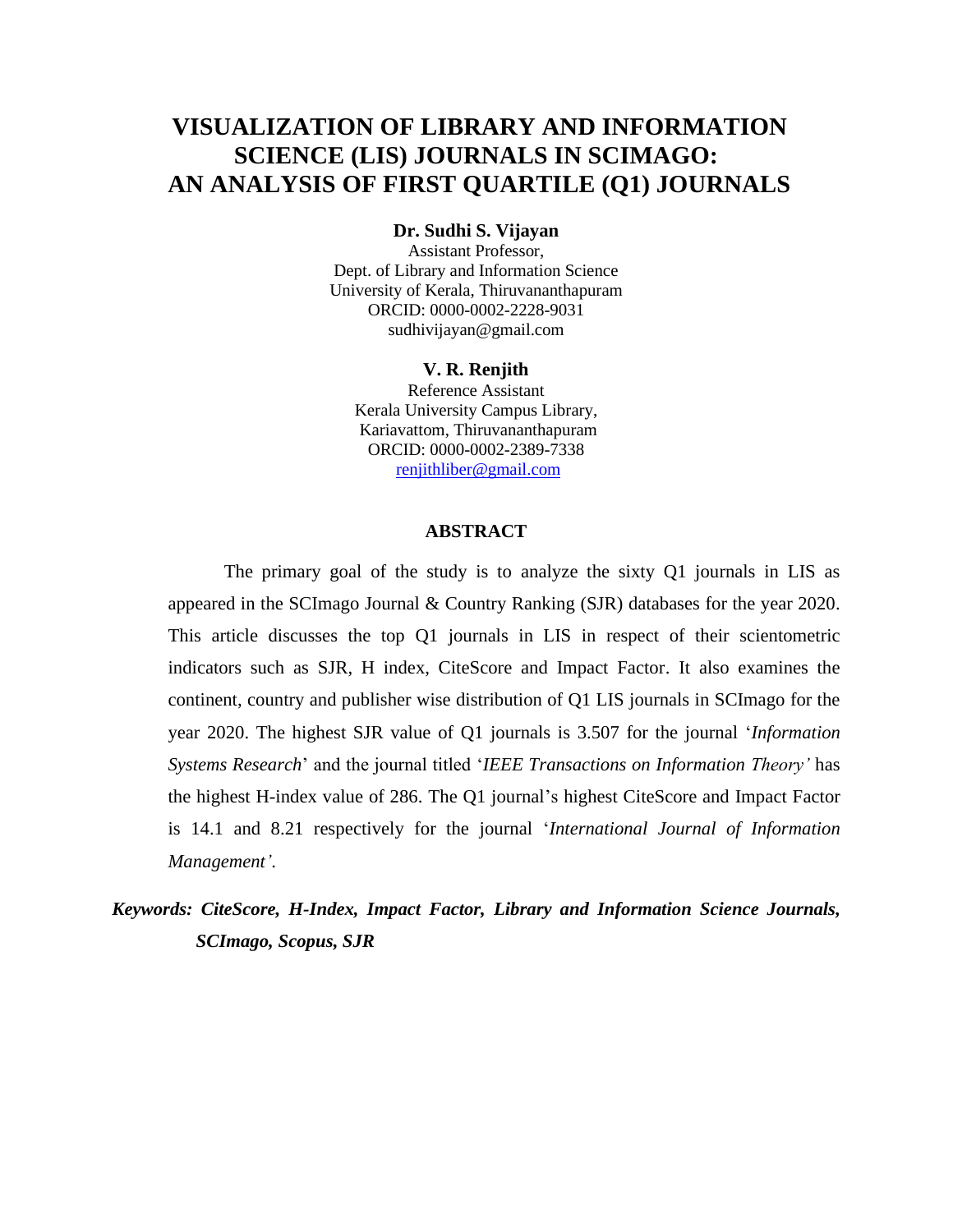# **1. Introduction**

Various kinds of metrics are now available for the quantitative evaluation of scholarly journals. These metrics are used to indicate the level and the influence of scholarly journals. Most of these metrics are obtained by analyzing the citation data of journal articles. The Web of Science (WoS) and Scopus are the most widely used and accepted citation databases regularly employed to rank journals in a discipline in terms of their productivity as well as the total citations received to indicate the journal's impact or influence (Abrizah et al.). In the case of Scopus, there is the SCImago Journal and Country Rank (SJR) [\(http://www.scimagojr.com\)](http://www.scimagojr.com/), a site that ranks journals with information on various metrics. The SCImago Journal and Country Rank is a publicly available portal which includes scientometric indicators developed from information contained in the Scopus database of Elsevier. Infact, SCImago is a research group from the Consejo Superior de Investigaciones Cientificas (CSIC), University of Granada, Extremadura, Carlos III (Madrid) and Alcala de Henares, dedicated to information analysis, representation and retrieval by means of visualization techniques (SCImago, 2007). It is a significant database that provides valuable information for identifying core journals on a specific subject and is becoming an increasingly helpful tool for ranking scientific journals. The present study is intended to analyze the scientometric indicators of Quartile 1 (Q1) journals in the Library and Information Science (LIS) discipline, based on the data appeared in the SCImago Journal and Country Rank database for the year 2020.

# **2. SCImago Quartiles and Scopus CiteScore Percentile**

# **2.1 SCImago Quartiles**

Based on the journal's impact index, SJR ranks the journals in each subject category into quartiles ranging from quartile 1 to 4  $(Q1 - Q4)$ . Q1 represents the top 25% SJR distribution (99th – 75th CiteScore Percentile), Q2 represents middle-high SR distribution (between 50% to top 25%, i.e. 74th – 50th CiteScore Percentile), Q3 represents middle-low SJR distribution (between 75% to top 50%, i.e. 49th – 25th CiteScore Percentile) and Q4 represents the lowest SJR distribution (bottom 25% SJR distribution, i.e. 24th – 0 CiteScore Percentile).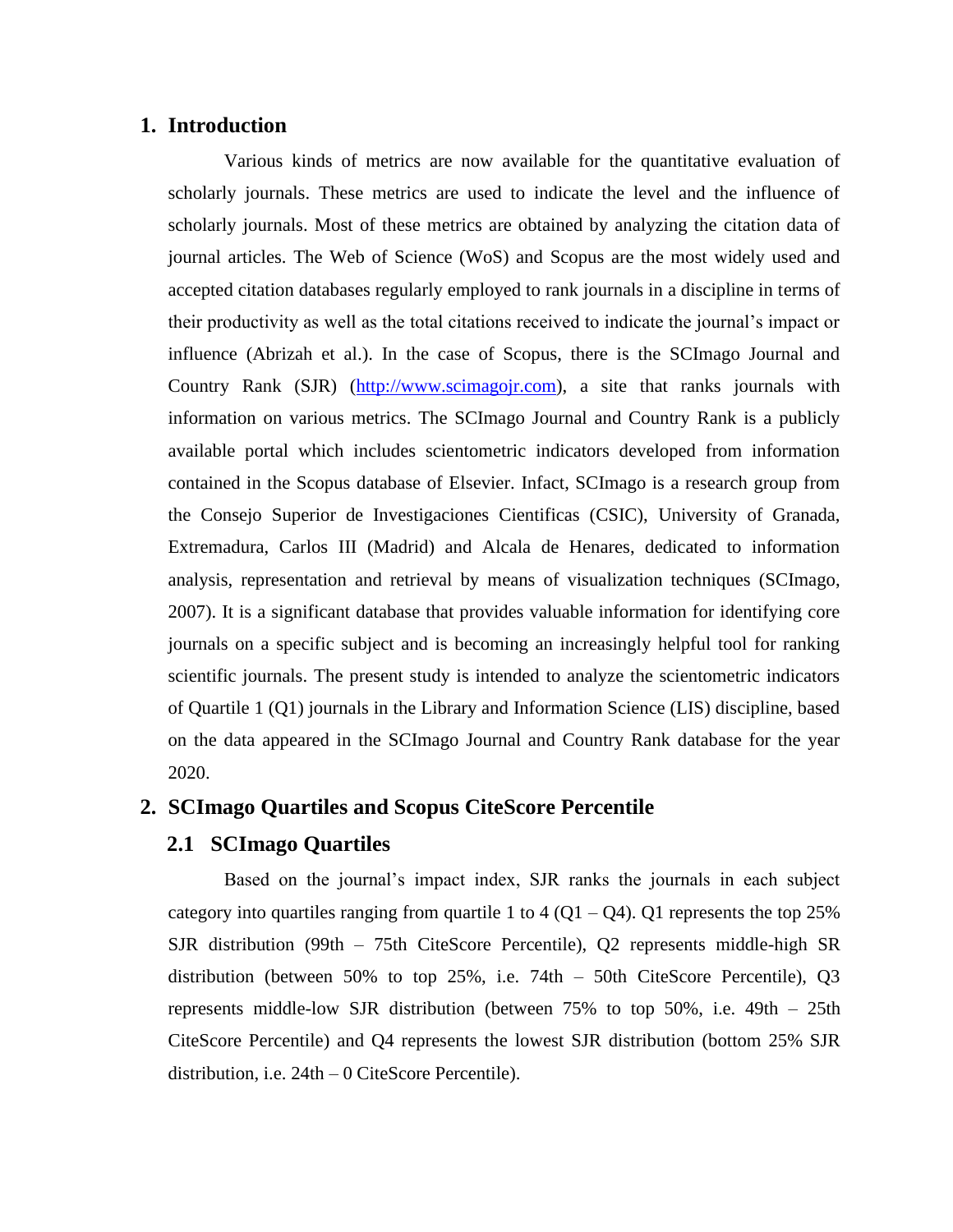#### **2.2 Scopus CiteScore Percentile**

Scopus CiteScore percentile is available in Scopus Source List at https://www.scopus.com/sources.uri. CiteScore Percentile indicates the relative standing of a serial title in its subject field. For example, a serial that has a CiteScore Percentile of 96% is ranked according to CiteScore as high of higher than 96% of titles in that category. A title will receive a CiteScore Percentile for each subject area in which it is indexed in Scopus.

Thus the most prestigious journals in a subject field are included in the first quartile or Q1. For the present study, Q1 journals in LIS for the year, 2020 in SCImago are considered.

# **3. Review of Literature**

Singh and Pandita (2017) examined the growth of Indian research journals indexed by SCImago Journal and Country Ranking, based on SCOPUS data sources for the period 2005-2014. The distribution of Indian research journals indexed by SCOPUS during the last decade, corresponding annual growth of journals indexed, subject-wise distribution of Indian journals indexed, India's share percentage of journals indexed by SCOPUS both at the continental and the global level are the major key points discussed in the study. The study observed that India is the 6th largest country with maximum (452) journals indexed by the SCImago citation index.

Sudhi Vijayan and Renjith (2017) investigated the journal rankings in the field of LIS based on SCImago Journal and Country Ranking for the year 2015. The paper clarified the significant relationship between different factors of LIS journals and compared the h index of open access and subscription-based access journals. A regression approach for predicting the h index based on relevant predictor variables are also discussed in the study.

In another paper, Renjith and Sudhi Vijayan (2018) analyzed the h index and SJR of 10 LIS journals of the Asiatic region as appeared in the SJR database for the period 2006-2015. Citations, self-citations and citations without self-citations are also analyzed. The study found that the Taiwan LIS journal '*Journal of Information Science and Engineering*' has the highest average h index. The Indian LIS journal '*Annals of Library and Information Science*' has the highest SJR value among the LIS journals from the Asiatic region during the period.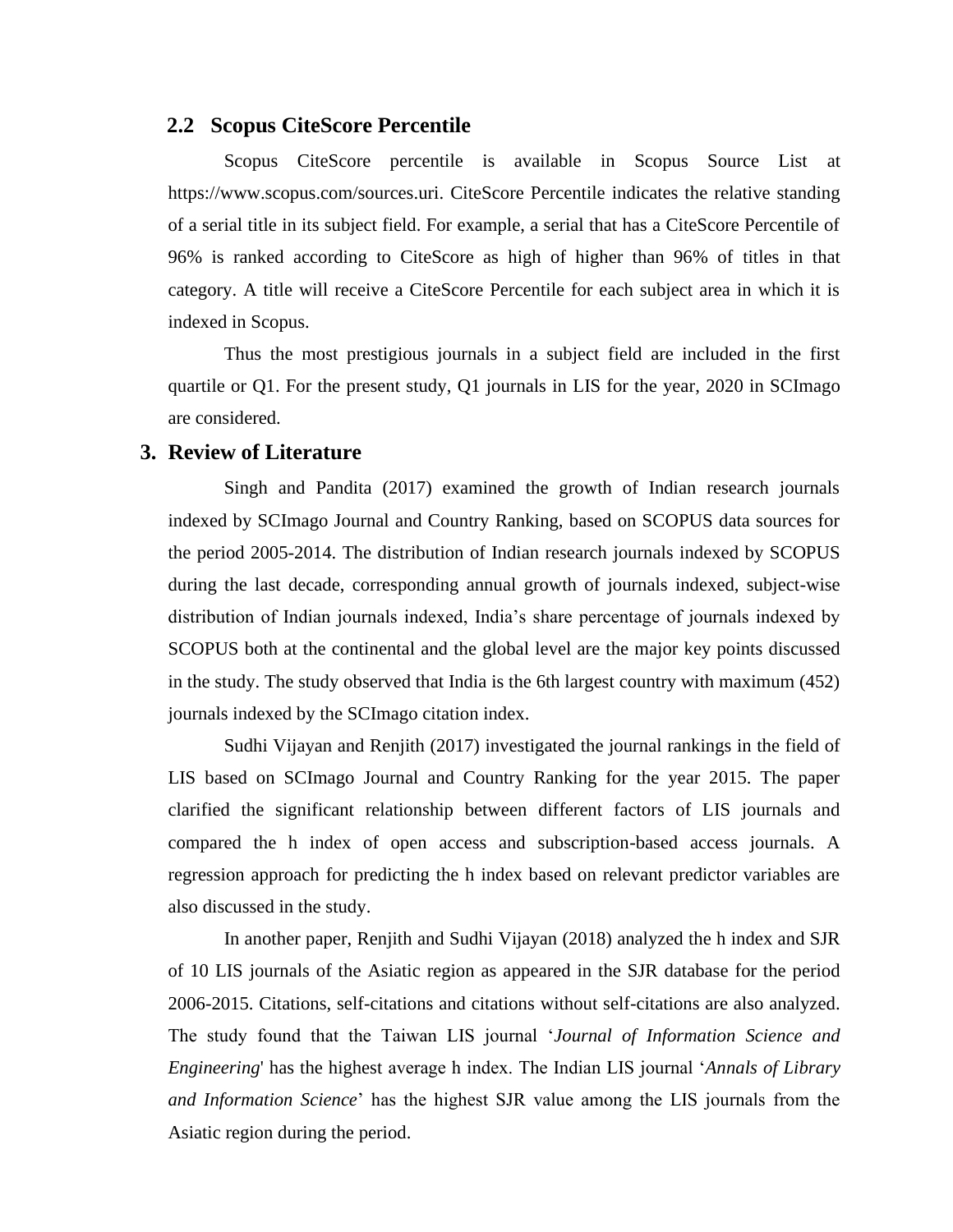Scopus CiteScore metrics provide inclusive, obvious and contemporary insights into journal impact. Renjith and Shihab (2018) focused on the analysis of CiteScore, Citations and SJR of LIS journals of Asiatic Region based on Scopus CiteScore metrics databases for the period 2011-2015. Correlation among these metrics and difference in metrics among LIS journals are also presented in the study.

Open access journals in LIS enable speedy publication of research findings on emerging trends and trendy topics in the subject field. Renjith (2018), in another paper, investigated the trend of open access LIS journals' metrics, namely SJR, h index and total citation count based on SCImago for the period 2012-2016. It is observed that scientometric indicators of open access journals remain steady during the study period.

Sabha and Bano (2021) used the SJR database to analyze journal ranking and the H index of the Health Profession journals. The coverage of these journals in Scopus and country ranking in the field of Health Profession are also analyzed in the paper.

## **4. Objectives**

- 1. To identify the growth pattern of Q1 LIS journals in SCImago Journal and Country Rank database from 1999 to 2020.
- 2. To find out the top Q1 LIS journals in SCImago Journal and Country Rank database for the year 2020 in terms of their scientometric indicators such as SJR, H index, CiteScore and Impact Factor (IF).
- 3. To identify the continents and countries contributing Q1 LIS journals in SCImago Journal and Country Rank database 2020.
- 4. To find out the publishers contributing Q1 LIS journals in SCImago Journal and Country Rank database 2020.
- 5. To identify the Q1 LIS journals having the highest coverage in the Scopus database.

# **5. Methodology**

SCImago Journal and Country Rank database 2020 was used as the main source to identify and collect data regarding Q1 LIS journals. We also collected the CiteScore 2019 of Q1 LIS journals 2020 from Scopus Source List on 18th May 2021. The 2019 Journal Impact Factor (JIF) was obtained from Journal Citation Report (JCR) through the Web of Science and the concerned individual journal's website.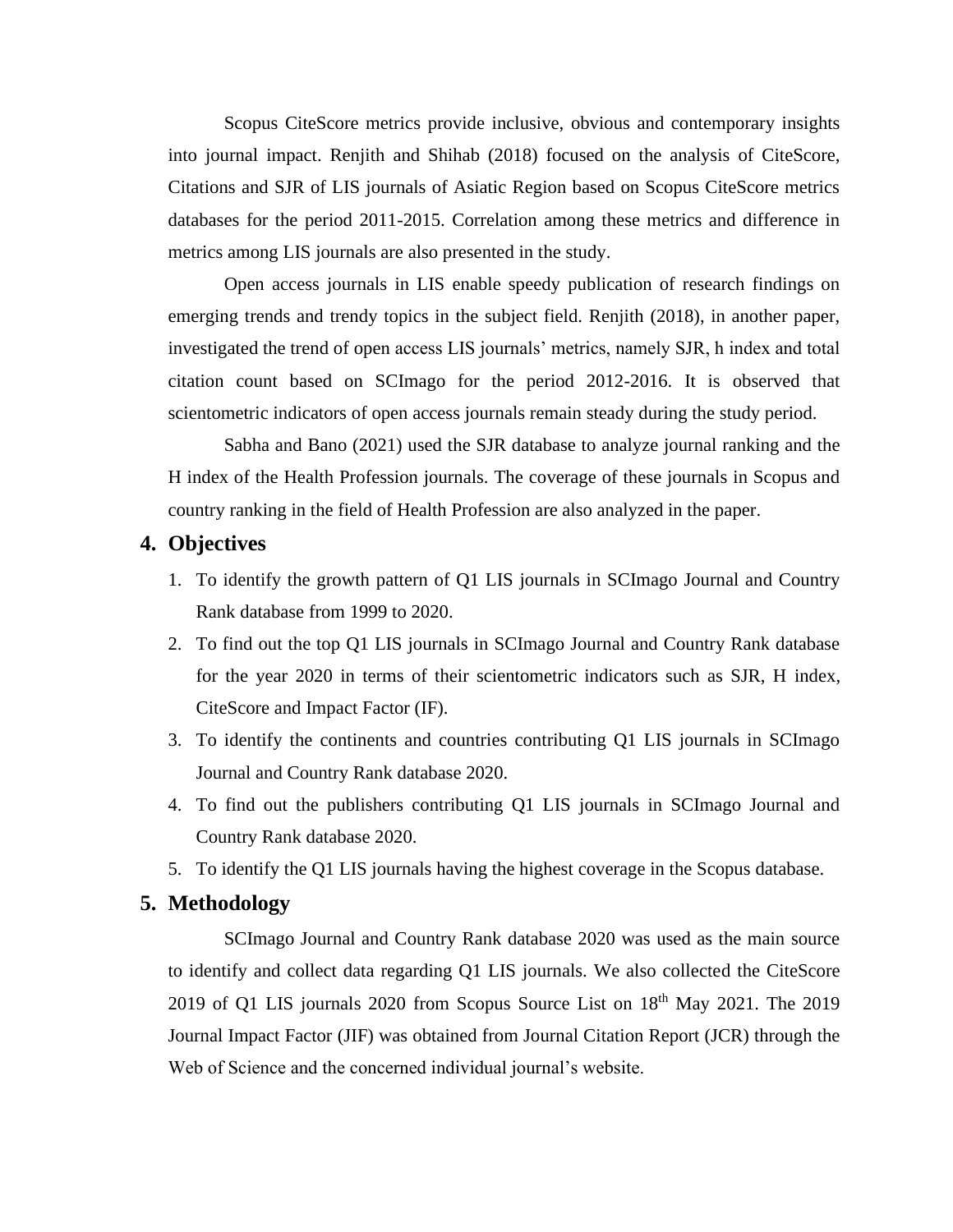## **5.1 Scientometric Indicators**

For each journal, we extracted the following metric indicators.

- ❖ **SCImago Journal Rank**: SCImago Journal Rank measures the weighted citations received by the journal. Citation weighting depends on the subject field and prestige (SJR) of the citing journal.
- ❖ **CiteScore**: CiteScore defines as the average value of citations per item received by the items published in the journal in three previous years.
- ❖ **H index** (Hirsch's *h* index): The largest number of (*h*) of publications that have been cited at least "*h*" times, while all other publications have less than "*h*" citations.
- ❖ **Journal Impact Factor** (JIF): In a given year, the impact factor of a certain journal is defined as the average value of citations per paper received by the items published in the journal in two previous years.

# **6. Analysis and Interpretation**

#### **6.1 Preliminary Details of the Studies**

A total number of 230 LIS journals are listed in the SJR database for the year 2020. These include 65 Open Access, 148 Web of Science and 8 SciELO journals. These 230 journals are listed under 4 quartiles (Q1-Q4). For the present study, 60 journals coming in the first quartile (Q1) is considered.

Out of 60 Q1 journals, there are 9 open access journals. Open access journals covered by Scopus are indicated as OA if the journal is listed in the Directory of Open Access Journals (DOAJ) and/or the Directory of Open Access Scholarly Resources (ROAD).

There are no SciELO journals in Q1. SciELO (Scientific Electronic Library Online) is a bibliographic database, digital library, and open access journal cooperative electronic publishing model founded in Brazil in 1997. The SciELO network and journal collections now include Argentina, Bolivia, Brazil, Chile, Colombia, Costa Rica, Cuba, Ecuador, Mexico, Paraguay, Peru, Portugal, South Africa, Spain, Uruguay, and Venezuela. SciELO is currently part of Clarivate Analytics.

WoS is a platform created in 1997 consisting of databases designed to support scientific and scholarly research. It contains several databases, which can be searched together. The Web of Science covered journals in Q1 of SCImago is 55. This shows that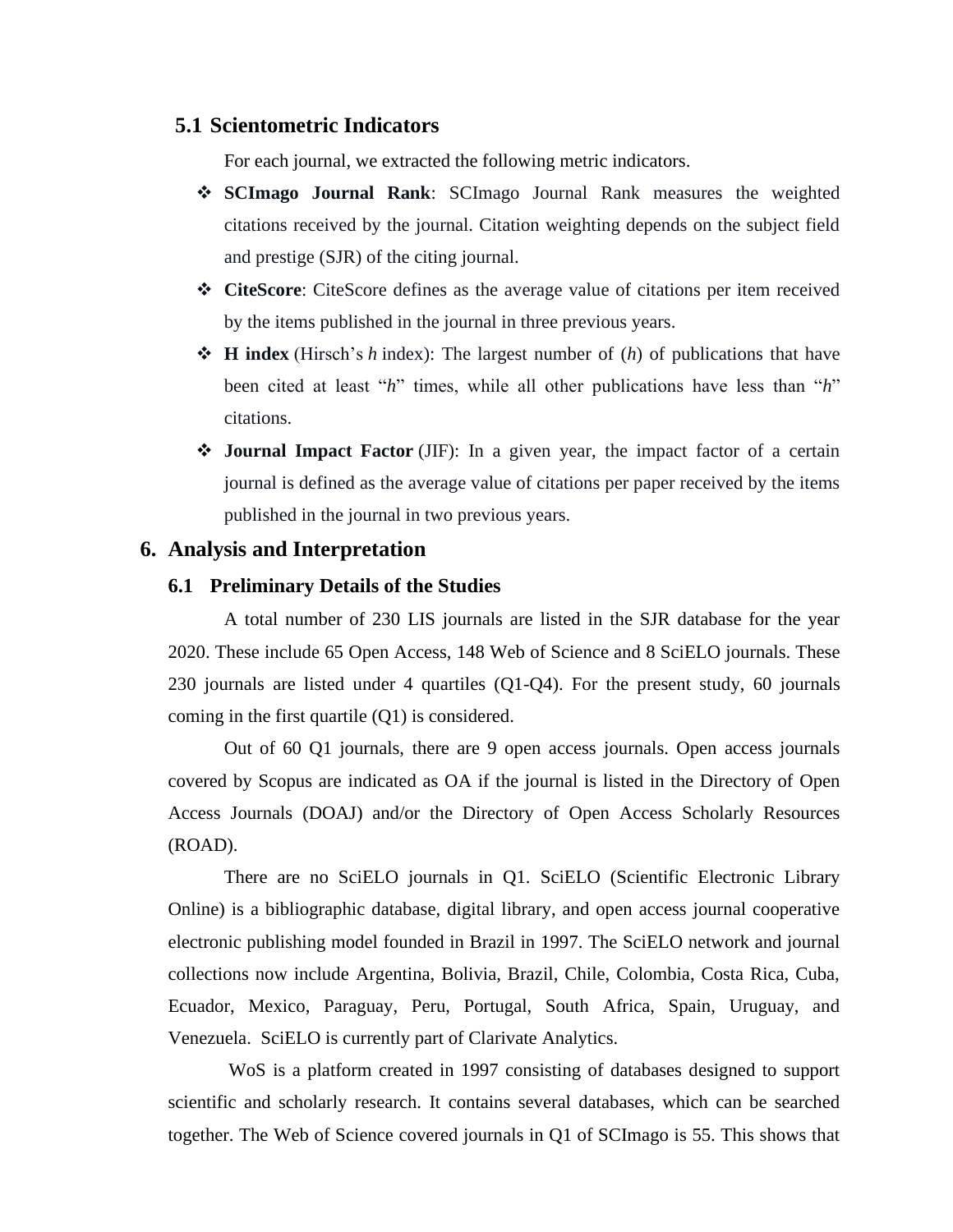Scopus covers more LIS journals compared to WoS. Moreover, unique LIS journals are indexed by both databases. Since IF is available in JCR of WoS, the IF 2019 value is available only for 52 journals for the present study.

#### **6.2 Growth of Quartile 1 (Q1) Journals in SCImago**

Figure 1 shows the trend of Q1 journals in SCImago. The number of Q1 journals for the year 2020 is 60, and at the commencement year 1999, it is 29 only. It is visible that Q1 LIS journals are gradually increasing year by year. Thus an increasing trend can be observed. Similarly, WoS indexed journals in Q1 are also showing a growing trend. In the year 2020, the number of WoS indexed journals in Q1 is 55, and in the year 1999, it is 24. But in the year 2010, the WoS covered journals are less when compared to the previous year. While analyzing the open access journals in Q1 journals, the growth is unstable. From 1999 to 2020, the number of open access journals in Q1 shows an unbalanced trend.



# **Figure 1: Growth of First Quartile (Q1) LIS Journals in SCImago**

#### **6.3 Scientometric Indicators of Q1 LIS Journals in SCImago 2020**

The scientometric indicators of Q1 journals in LIS are categorized under the following headings.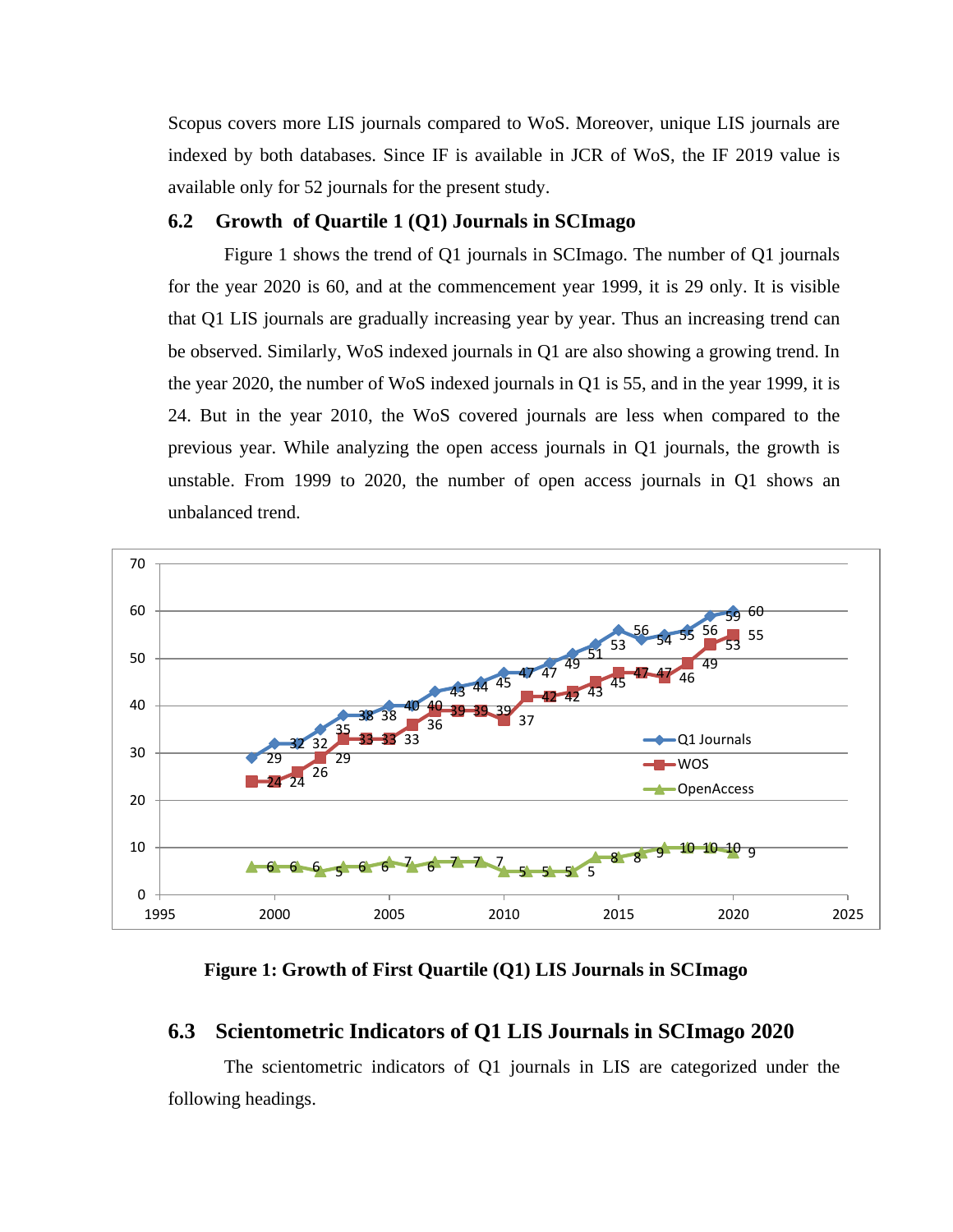#### **6.3.1 SCImago Journal Ranking Indicator (SJR)**

SCImago Journal Ranking Indicator (SR) measures a journal's impact, influence or prestige. It expresses the average number of weighted citations received in the selected year by the documents published in the journals in the three previous years. Table 1 shows the Top SJR of ten Q1 journals in SCImago 2020.

| Sl. No. | <b>Journals</b>                                        | <b>SJR</b><br>2020 |
|---------|--------------------------------------------------------|--------------------|
|         | <b>Information Systems Research</b>                    | 3.507              |
| 2       | Information and Organization                           | 3.298              |
| 3       | <b>Information Communication and Society</b>           | 2.806              |
| 4       | <b>International Journal of Information Management</b> | 2.770              |
| 5       | Scientific data                                        | 2.565              |
| 6       | <b>Big Data and Society</b>                            | 2.244              |
|         | Government Information Quarterly                       | 2.121              |
| 8       | Journal of Information Technology                      | 1.939              |
| 9       | College and Research Libraries                         | 1.886              |
| 10      | Journal of Informetrics                                | 1.605              |

| Table -1                                       |  |
|------------------------------------------------|--|
| Top SJR of Ten Q1 LIS Journals in SCImago 2020 |  |

The SJR value of Q1 LIS journals varied from 0.499 to 3.507. The highest SJR value among the sixty Q1 journals is 3.507 for the journal '*Information Systems Research*', followed by the journal '*Information and Organization*' (3.298), and the lowest value is 0.499 for the '*Journal of Information Science'*. The mean SJR of Q1 journals is 1.075.

#### **6.3.2 H-index** (Hirsch's *h* index)

The *h* index was proposed by Hirsch in 2005 as a new metric for evaluating the ability of an individual researcher (Hirsch, 2005). This index is calculated using all citations received by the papers published by a specific researcher. If we arrange these papers in the order of citations received by them and if *h* papers are cited at least *h* times, then the maximum number of *h* is the *h*-index of that researcher. Since it is possible to assign an *h*-index to the group of papers published in a specific journal in a specific year, it can be used as a journal metric. Since the *h* index is obtained by using the total number of citations of each paper, it increases monotonically with time. Table 2 depicts the top H index of ten Q1 journals in SCImago 2020.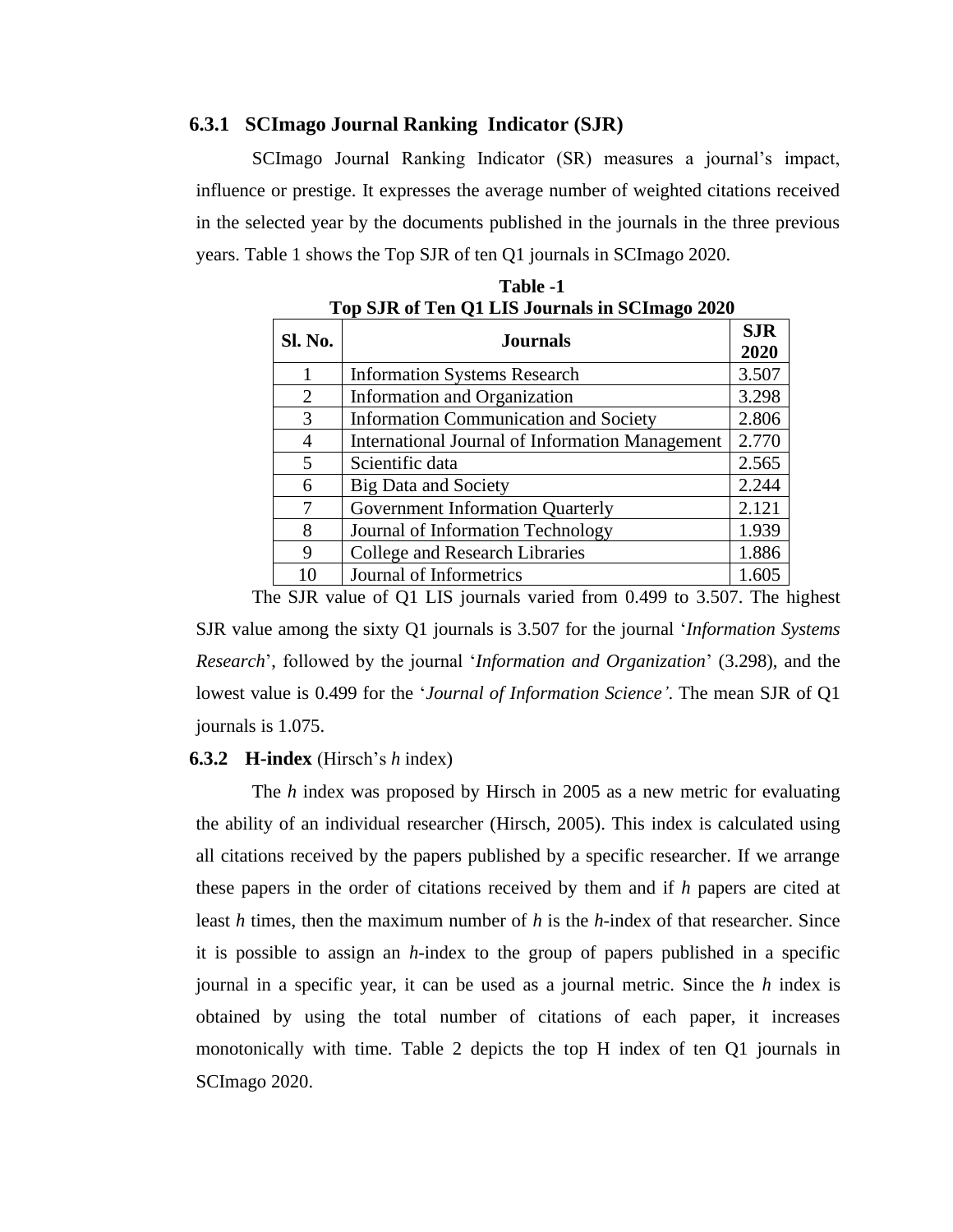| Sl. No. | H index<br><b>Journals</b>                                        |     |  |  |
|---------|-------------------------------------------------------------------|-----|--|--|
|         | <b>IEEE</b> Transactions on Information Theory                    | 286 |  |  |
| 2       | Journal of Chemical Information and Modeling                      | 160 |  |  |
| 3       | <b>Information Systems Research</b>                               | 159 |  |  |
| 4       | Journal of the Association for Information Science and Technology | 145 |  |  |
| 5       | Scientometrics                                                    | 116 |  |  |
| 6       | International Journal of Information Management                   | 114 |  |  |
| 7       | International Journal of Geographical Information Science         | 114 |  |  |
| 8       | European Journal of Information Systems                           | 108 |  |  |
| 9       | Government Information Quarterly                                  | 103 |  |  |
| 10      | <b>Information Processing and Management</b>                      | 101 |  |  |

**Table -2 Top H index of Ten Q1 LIS Journals in SCImago 2020**

The H index values of Q1 LIS journals range from 6 to 286. The highest H-

index value is 286 for the journal '*IEEE Transactions on Information Theory*' followed by '*Journal of Chemical Information and Modeling*' (160). The lowest Hindex value is 6 for the journal titled '*Journal of Education for Library and Information Science*'. The mean H-index of Q1 journals is 58.58.

# **6.3.3 CiteScore**

An academic journal's CiteScore reflects the yearly average number of citations to recent articles published. Elsevier introduced this journal evaluation metric in December 2016 as an alternative to the commonly used JCR impact factors (calculated by Clarivate). CiteScore is very similar to the Impact Factor. In CiteScore, the citation window period is three, whereas it is two in the Impact factor. Another difference from the impact factor is that both numerator and denominator include all document types. Table 3 enumerates the top CiteScore of ten Q1 journals in SCImago 2020.

| Sl. No. | <b>Journals</b>                                                  |      |  |  |
|---------|------------------------------------------------------------------|------|--|--|
|         | International Journal of Information Management                  | 14.1 |  |  |
| 2       | Government Information Quarterly                                 | 10.3 |  |  |
| 3       | <b>Big Data and Society</b>                                      | 10.2 |  |  |
| 4       | Journal of Information Science                                   | 9.8  |  |  |
| 5       | <b>Information Processing and Management</b>                     | 8.6  |  |  |
| 6       | Journal of Information Technology                                | 8.4  |  |  |
|         | Scientific data                                                  | 8.4  |  |  |
| 8       | European Journal of Information Systems                          | 8.3  |  |  |
| 9       | <b>Information Communication and Society</b>                     | 8    |  |  |
| 10      | Journal of Library and Information Services in Distance Learning | 7 Q  |  |  |

**Table -3 Top CiteScore of Ten Q1 LIS Journals in SCImago 2020**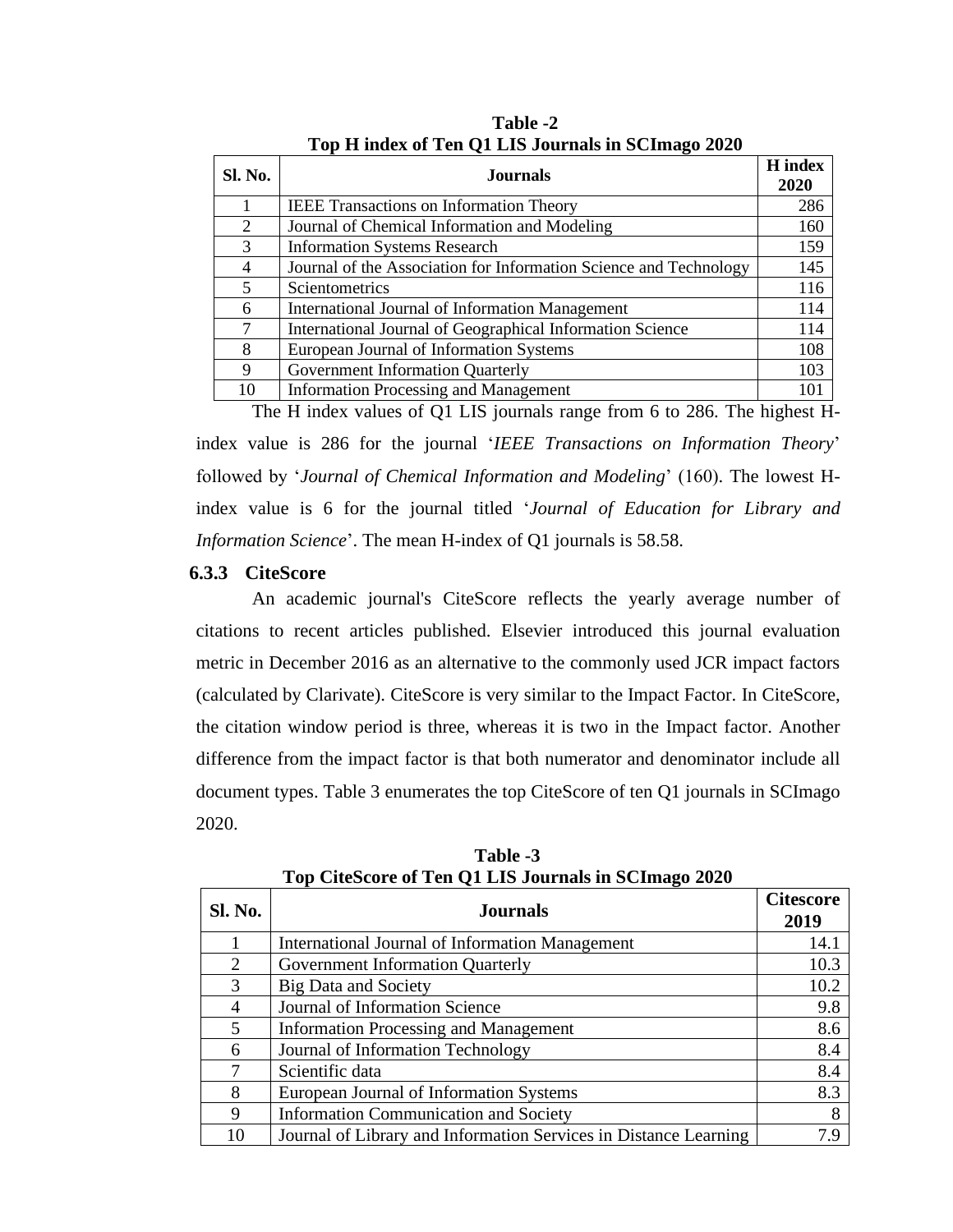The CiteScore of Q1 LIS journals varied from 14.1 to 0.7. The '*International Journal of Information Management'* has the highest CiteScore value of 14.1, followed by '*Government Information Quarterly'* (10.3) and the '*Journal of Education for Library and Information Science*' has the lowest CiteScore 0.7. The mean CiteScore of Q1 journals is 4.09.

#### **6.3.4 Impact Factor (IF)**

The idea of impact factor was proposed by Eugene Garfield in 1955 (Garfield, 1955). The Science Citation Index (SCI) was created based on this idea in 1964, and a quantitative evaluation of scholarly journals was launched for the first time. This index is annually announced in the Journal Citation Reports (JCR), which is currently managed by Clarivate Analytics and is widely used by academic communities.

The impact factor (IF) measures how frequently an average article in a journal is cited in a given year. It is used to assess a journal's importance or rank by counting the number of times its articles are cited. One way of determining the impact factor of a journal is by looking at the average number of times, in one year, that articles published in the previous two years have been cited. Table 4 depicts the top IF of ten Q1 LIS journals in SCImago 2020.

| Sl. No. | <b>Journals</b>                                           | <b>Impact Factor</b><br>2019 |
|---------|-----------------------------------------------------------|------------------------------|
|         | International Journal of Information Management           | 8.21                         |
| 2       | Scientific data                                           | 5.541                        |
| 3       | Journal of Cheminformatics                                | 5.318                        |
| 4       | Government Information Quarterly                          | 5.098                        |
| 5       | <b>Information Processing and Management</b>              | 4.787                        |
| 6       | Journal of Informetrics                                   | 4.611                        |
| 7       | <b>Big Data and Society</b>                               | 4.577                        |
| 8       | <b>Information Communication and Society</b>              | 4.559                        |
| 9       | Journal of Chemical Information and Modeling              | 4.549                        |
| 10      | International Journal of Geographical Information Science | 3.733                        |

**Table -4 Top Impact Factor of Ten Q1 LIS Journals in SCImago 2020**

The IF of Q1 journals range from 0.735 to 8.21. The highest impact factor of Q1 journal is 8.21 for the journal '*International Journal of Information Management'*, followed by the journal '*Scientific data'* (5.541) and the lowest impact factor value is 0.7.35 for the journal titled '*Reference Services Review'.* The mean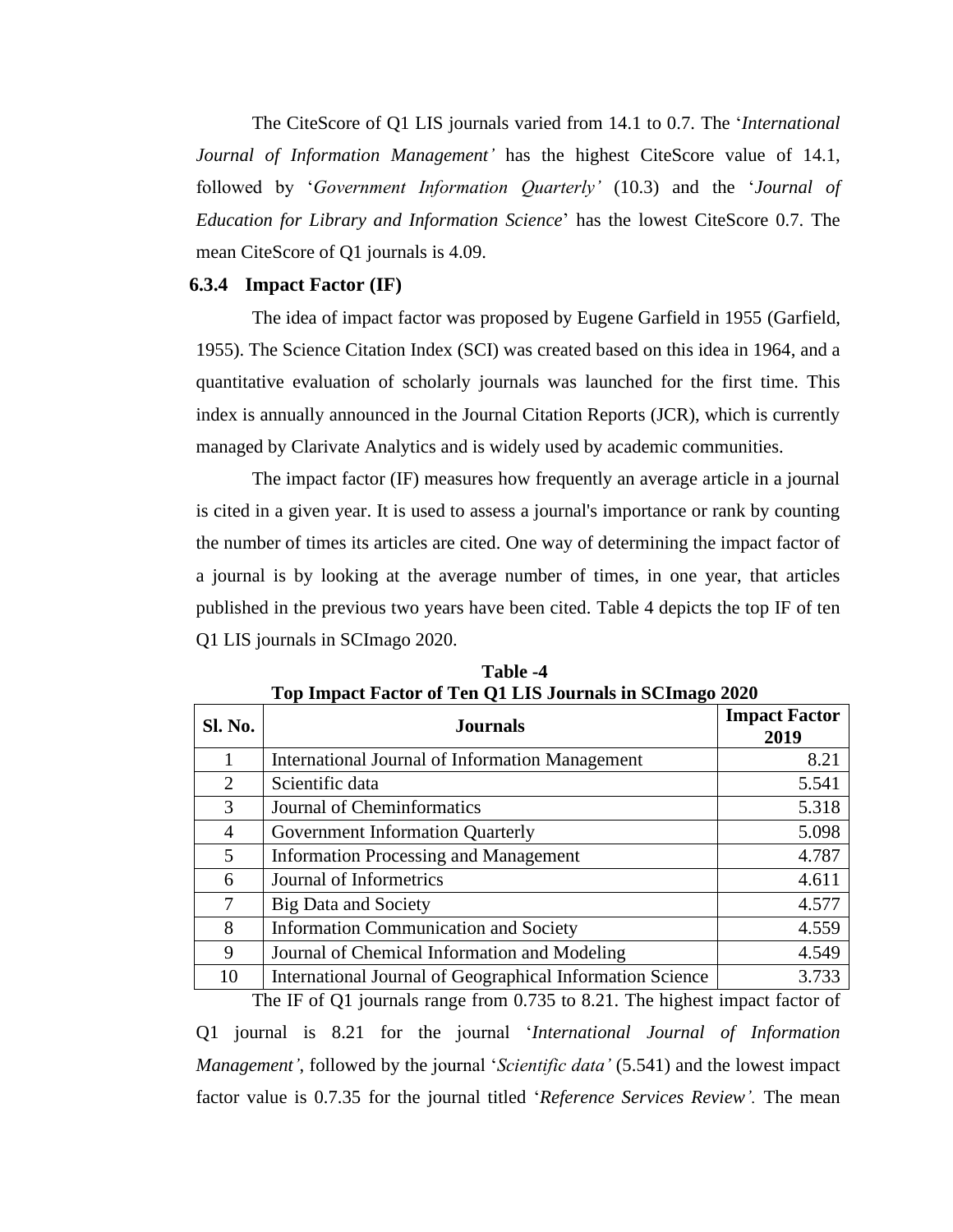impact factor of Q1 journals is 2.469. The IF 2019 is available in JCR of WoS only for 52 journals out of 60 Q1 LIS journals in SCImago.

# **6.4 Continent-wise Analysis of Q1 LIS Journals in SCImago 2020**

The continents in SCImago have segmented into Africa, Asiatic Region, Eastern Europe, Latin America, Middle East, Northern America, Pacific Region, Western Europe, and Arab countries. There are no SJR journals in the field of library and information science published from Arab countries. Furthermore, continental has classified into BRIICS, EU-28, IBEROAMERICA, LANIC, Nordic countries, and OECD. Because of the repetition of journals in various categories, these have not been considered for the study. Table 5 depicts the continent-wise analysis of Q1 LIS journals in SCImago 2020.

| Continent-wise Analysis of Q1 LIS Journals in SCImago 2020 |                       |                           |                                   |                                       |                                         |                                  |  |  |
|------------------------------------------------------------|-----------------------|---------------------------|-----------------------------------|---------------------------------------|-----------------------------------------|----------------------------------|--|--|
| Sl. No.                                                    | <b>Continent</b>      | No. of<br><b>Journals</b> | <b>Mean</b><br><b>SJR</b><br>2020 | <b>Mean</b><br><b>H-Index</b><br>2020 | <b>Mean</b><br><b>Citescore</b><br>2019 | <b>Mean</b><br><b>IF</b><br>2019 |  |  |
|                                                            | Asiatic               |                           | 0.514                             | 13                                    |                                         |                                  |  |  |
| 2                                                          | <b>Eastern Europe</b> |                           | 0.605                             | 8                                     | 1.70                                    |                                  |  |  |
| 3                                                          | Northern America      | 20                        | 1.673                             | 58.10                                 | 3.19                                    | 1.87*                            |  |  |
| 4                                                          | <b>Western Europe</b> | 38                        | 1.140                             | 61.37                                 | 8.95                                    | $2.74**$                         |  |  |
|                                                            | 60<br><b>Total</b>    |                           |                                   |                                       |                                         |                                  |  |  |

**Table -5 Continent-wise Analysis of Q1 LIS Journals in SCImago 2020**

\*Average IF of 16 journals \*\* Average IF of 36 journals

The western European continent has the highest number of LIS journals (38) in Q1, followed by Northern America (20). The remaining two journals are from the Asian and the Eastern European continent, respectively (Table 5).

Regarding the mean SJR of Q1 journals, Northern American LIS journals have the highest average SJR of 1.673, followed by Western European journals (1.140). The average H index value of Western European journals is high (61.37) compared to that of Northern American journals (58.10). Similarly, the mean CiteScore of Western European journals (8.95) are higher than North American journals (3.19). But in the case of the average Impact factor, Western European LIS journals have the highest average IF value of 2.74, followed by Eastern European journal (1.87) (Table 5).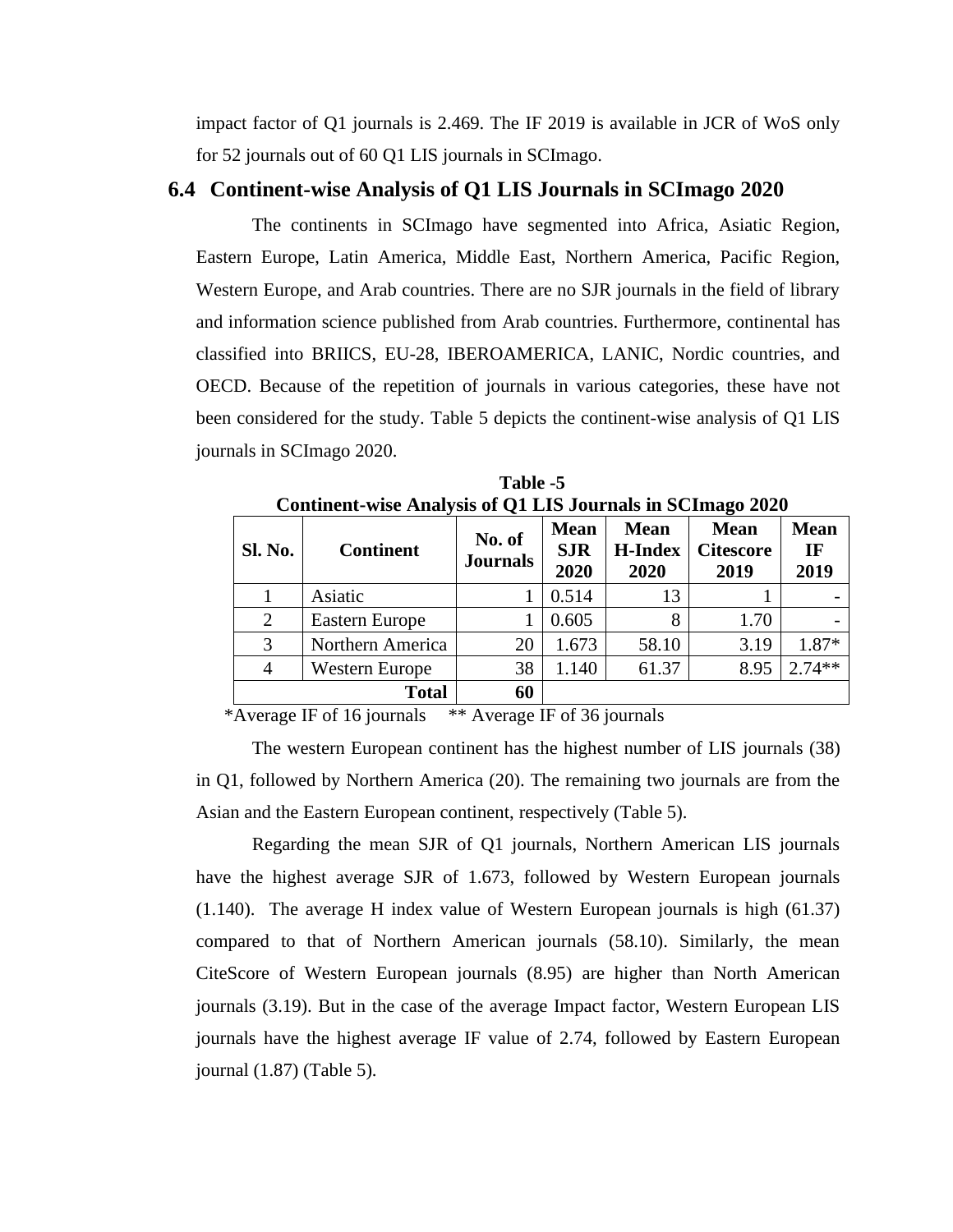#### **6.5 Country -wise Analysis of Q1 LIS Journals in SCImago 2020**

Scholarly journals in the subject field of LIS are published from different countries across the world. The Q1 LIS journals included in the SCImago 2020 are published from seven countries. UK and USA are the most contributing countries with 34 and 19 LIS journals, respectively. The Netherlands contribute 3 journals, and the remaining 4 countries contribute 1 journal each in Q1 of SCImago 2020 (Table 6).

|                    | Country-wise Analysis of Q1 L15 Journals |                           |                                   |                                       |                                         |                           |  |  |  |
|--------------------|------------------------------------------|---------------------------|-----------------------------------|---------------------------------------|-----------------------------------------|---------------------------|--|--|--|
| Sl. No.<br>Country |                                          | No. of<br><b>Journals</b> | <b>Mean</b><br><b>SJR</b><br>2020 | <b>Mean</b><br><b>H-Index</b><br>2020 | <b>Mean</b><br><b>Citescore</b><br>2019 | <b>Mean</b><br>IF<br>2019 |  |  |  |
| 1                  | Canada                                   |                           | 0.716                             | 6                                     | 0.7                                     |                           |  |  |  |
| $\overline{2}$     | India                                    |                           | 0.514                             | 13                                    |                                         |                           |  |  |  |
| 3                  | Netherlands                              | 3                         | 1.168                             | 81.33                                 | 4.1                                     | 3.18                      |  |  |  |
| 4                  | Poland                                   |                           | 0.605                             | 8                                     | 1.7                                     |                           |  |  |  |
| 5                  | Spain                                    |                           | 0.698                             | 28                                    | 2.1                                     | 1.58                      |  |  |  |
| 6                  | UK                                       | 34                        | 1.151                             | 60.59                                 | 4.8                                     | $2.73*$                   |  |  |  |
| $\tau$             | <b>USA</b>                               | 19                        | 0.438                             | 60.84                                 | 3.3                                     | $1.87**$                  |  |  |  |
| 60<br><b>Total</b> |                                          |                           |                                   |                                       |                                         |                           |  |  |  |

**Table -6 Country-wise Analysis of Q1 LIS Journals**

\*Average IF of 32 journals \*\* Average IF of 16 journals

The mean SJR of Netherlands LIS journals (1.168) are moderately higher than that of other countries LIS journals and also mean H index value of Netherlands journals (81.33) are far higher than other countries mean H index. UK LIS journals have the highest average CiteScore value of 4.8 followed by Netherlands LIS journals (4.1). The highest mean IF value is occupied by Netherlands journals (3.18) followed by UK LIS journals (2.73) (Table 6).

# **6.6 Publisher-wise Analysis of Q1 LIS Journals in SCImago 2020**

Academic LIS scholarly journals are published by renowned publishers from different parts of the world. Table 7 reveals that the leading publishers are publishing Q1 LIS journals and their corresponding scientometric indicators.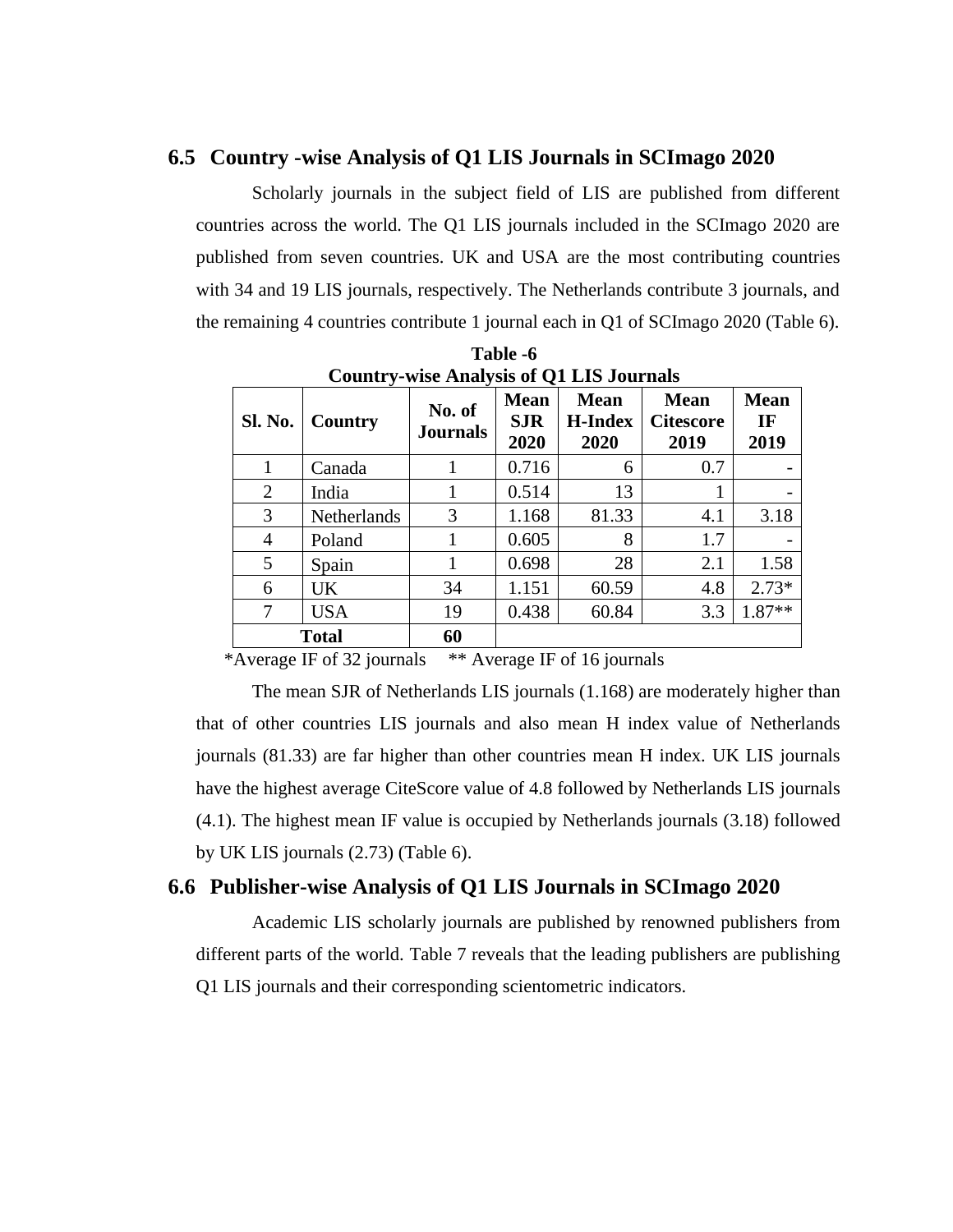| Sl.<br>No.     | <b>Publisher</b>                                                        | No. of<br><b>Journals</b> | <b>Mean</b><br><b>SJR</b><br>2020 | <b>Mean</b><br>H-<br><b>Index</b><br>2020 | <b>Mean</b><br><b>Citescore</b><br>2019 | <b>Mean</b><br>IF<br>2019 |
|----------------|-------------------------------------------------------------------------|---------------------------|-----------------------------------|-------------------------------------------|-----------------------------------------|---------------------------|
| 1              | Taylor & Francis                                                        | 15                        | 0.86                              | 44                                        | 3.34                                    | $1.94*$                   |
| $\overline{2}$ | <b>Emerald Insight</b>                                                  | 9                         | 0.63                              | 48                                        | 2.60                                    | 1.52                      |
| 3              | Elsevier                                                                | $\overline{7}$            | 1.85                              | 81                                        | 6.80                                    | $3.03**$                  |
| $\overline{4}$ | Springer Science + Business Media                                       | $\overline{4}$            | 0.87                              | 62                                        | 3.98                                    | 2.03***                   |
| 5              | <b>SAGE Journals</b>                                                    | $\overline{4}$            | 1.19                              | 51                                        | 7.05                                    | 2.79                      |
| 6              | Oxford Academic                                                         | $\overline{2}$            | 0.86                              | 33                                        | 3.95                                    | $2.57***$                 |
| 7              | <b>Johns Hopkins University Press</b>                                   | $\overline{2}$            | 1.60                              | 86                                        | 3.40                                    | 1.62                      |
| 8              | <b>American Library Association</b>                                     | $\overline{1}$            | 0.50                              | 34                                        | 1.40                                    | 0.81                      |
| 9              | <b>DRDO</b>                                                             | $\mathbf{1}$              | 0.51                              | 13                                        | 1.00                                    | N/A                       |
| 10             | National Science Library                                                | $\mathbf{1}$              | 0.61                              | 8                                         | 1.70                                    | N/A                       |
| 11             | <b>EPI</b>                                                              | $\mathbf{1}$              | 0.70                              | 28                                        | 2.10                                    | 1.58                      |
| 12             | Association for Library and<br><b>Information Science Education</b>     | $\mathbf{1}$              | 0.72                              | 6                                         | 0.70                                    | N/A                       |
| 13             | Wiley Online Library                                                    | $\mathbf{1}$              | 0.78                              | 38                                        | 2.60                                    | 1.36                      |
| 14             | <b>Portland State University</b>                                        | $\mathbf{1}$              | 0.86                              | 16                                        | 2.60                                    | N/A                       |
| 15             | Wiley-Blackwell                                                         | $\overline{1}$            | 0.90                              | 145                                       | 2.80                                    | 2.41                      |
| 16             | University of Chicago Press                                             | $\mathbf{1}$              | 0.97                              | 38                                        | 2.90                                    | 1.47                      |
| 17             | University of Pittsburgh                                                | $\mathbf{1}$              | 1.10                              | 58                                        | 3.60                                    | 2.04                      |
| 18             | <b>IEEE</b> Information Theory Society                                  | $\mathbf{1}$              | 1.22                              | 286                                       | 6.50                                    | 3.04                      |
| 19             | <b>American Chemical Society</b>                                        | $\mathbf{1}$              | 1.24                              | 160                                       | 6.30                                    | 4.55                      |
| 20             | <b>BioMed Central</b>                                                   | $\overline{1}$            | 1.35                              | 55                                        | 7.80                                    | 5.32                      |
| 21             | Association of College and<br><b>Research Libraries</b>                 | 1                         | 1.89                              | 52                                        | 3.50                                    | 2.05                      |
| 22             | Palgrave Macmillan                                                      | $\mathbf{1}$              | 1.94                              | 79                                        | 8.40                                    | 3.63                      |
| 23             | <b>Nature Research</b>                                                  | $\overline{1}$            | 2.57                              | 64                                        | 8.40                                    | 5.54                      |
| 24             | <b>Institute for Operations Research</b><br>and the Management Sciences | $\mathbf{1}$              | 3.51                              | 159                                       | 6.60                                    | 3.59                      |
|                | <b>Total</b>                                                            | 60                        | 0.49                              | 27.41                                     | 1.67                                    | 1.02                      |

**Table -7 Publisher-wise Analysis of Q1 LIS Journals**

\*IF for 14 journals \*\* IF for 6 journals \*\*\* IF for 3 journals \*\*\*\* IF for 1 journal

The 2020 SJR database contained 60 Q1 LIS journals. Of them, Taylor & Francis publish 15, Emerald Insight publishes 9, Elsevier publishes 7 and 4 journals each by Springer Science + Business Media and SAGE Journals. Oxford Academic and Johns Hopkins University Press publish 2 journals each. The remaining 17 publishers publish one journal each.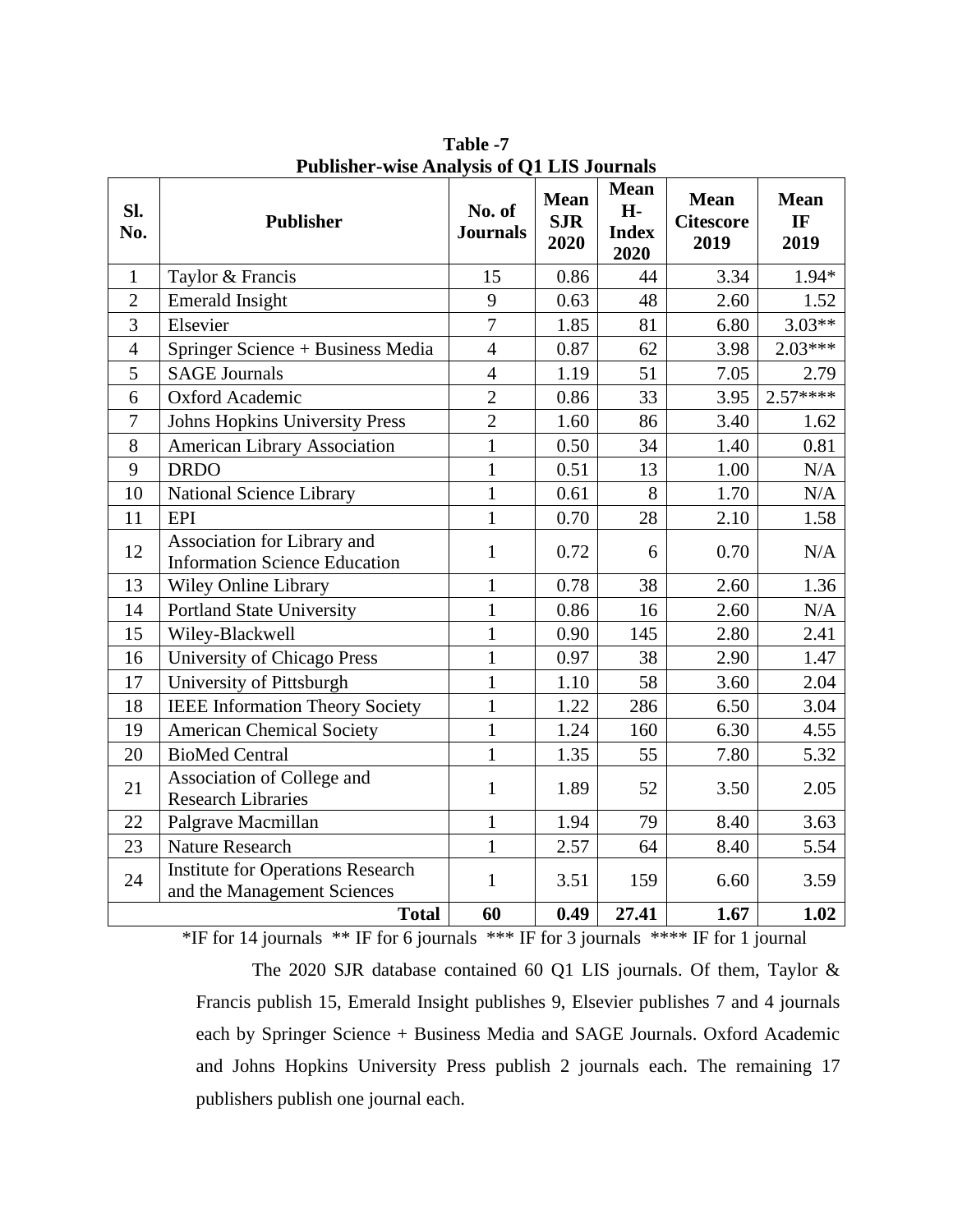# **6.7 Coverage of Q1 LIS Journals in Scopus**

Table 8 showcases the 12 Q1 LIS journals having the highest coverage in Scopus. The highest coverage in years (76 years) is attained for the journal '*Journal of Documentation*' published by Emerald Insight which covers the period from 1945- 2020, while '*Journal of Data and Information Science' and 'Journal of Education for Library and Information Science*' journals accomplished minimum coverage of only four years. The mean coverage period is 28.67.

| SI.<br>No.     | <b>Journal</b>                                            | <b>Years</b><br>covered | Coverage<br><b>Periods</b>                             | <b>Publisher</b>                                 | Country     | <b>Continent</b>    |
|----------------|-----------------------------------------------------------|-------------------------|--------------------------------------------------------|--------------------------------------------------|-------------|---------------------|
| $\mathbf{1}$   | Journal of<br>Documentation                               | 76                      | 1945-2020                                              | <b>Emerald Insight</b>                           | <b>UK</b>   | Western<br>Europe   |
| $\overline{2}$ | <b>IEEE Transactions</b><br>on Information<br>Theory      | 58                      | 1963-2020                                              | <b>IEEE</b> Information<br><b>Theory Society</b> | <b>USA</b>  | Northern<br>America |
| 3              | Journal of<br>Librarianship and<br>Information<br>Science | 52                      | 1969-2020                                              | <b>SAGE Journals</b>                             | <b>UK</b>   | Western<br>Europe   |
| $\overline{4}$ | <b>Reference Services</b><br>Review                       | 48                      | 1973-2020                                              | <b>Emerald Insight</b>                           | <b>UK</b>   | Western<br>Europe   |
| 5              | Information<br>Processing and<br>Management               | 46                      | 1975-2020                                              | Elsevier                                         | <b>UK</b>   | Western<br>Europe   |
| 6              | Scientometrics                                            | 43                      | 1978-2020                                              | <b>Springer Science</b><br>+ Business Media      | Netherlands | Western<br>Europe   |
| $\tau$         | Collection<br>Management                                  | 42                      | 1976,<br>1978-<br>1979,<br>1981-<br>1999,<br>2001-2020 | Taylor & Francis                                 | <b>USA</b>  | Northern<br>America |
| 8              | Library<br>Management                                     | 42                      | 1979-2020                                              | <b>Emerald Insight</b>                           | <b>UK</b>   | Western<br>Europe   |
| 9              | Journal of<br>Information<br>Science                      | 42                      | 1979-2020                                              | <b>SAGE Journals</b>                             | <b>UK</b>   | Western<br>Europe   |
| 10             | <b>Online Information</b><br>Review                       | 41                      | 1980-2020                                              | <b>Emerald Insight</b>                           | <b>UK</b>   | Western<br>Europe   |
| 11             | <b>Library Trends</b>                                     | 41                      | 1980-2020                                              | <b>Johns Hopkins</b><br><b>University Press</b>  | <b>USA</b>  | Northern<br>America |
| 12             | Journal of Library<br>Administration                      | 41                      | 1980-2020                                              | Taylor & Francis                                 | <b>USA</b>  | Northern<br>America |

**Table -8 Highest Coverage of Q1 LIS Journals in Scopus**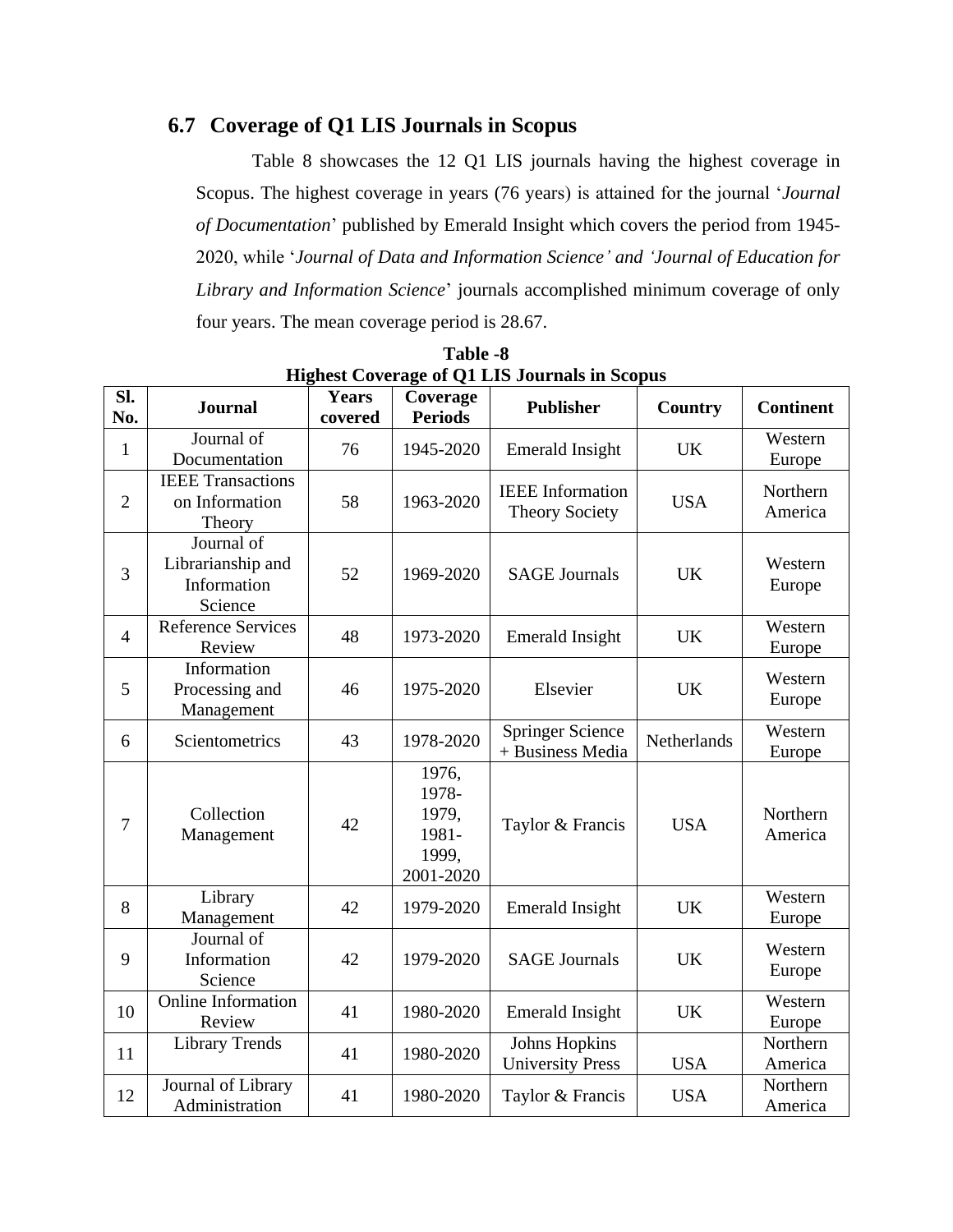Emerald Insight publishes the highest Scopus covered (76 years) Q1 LIS journal '*Journal of Documentation'* from the UK in the Western European Continent. The lowest Scopus covered (4 years) Q1 journals are '*Journal of Data and Information Science'* and '*Journal of Education for Library and Information Science*'. These journals are published by National Science Library and Association for Library and Information Science Education, respectively. The former journal is published from Poland in the Eastern European continent, and the latter is from Canada in Northern America.

# **7. Conclusion**

The SCImago Journal and Country Rank provide free online access and visualize various scientometric aspects of the multidisciplinary scientific journals and other bibliometric resources. The scientometric indicators visualized in SJR can be used to assess and analyze different scientific domains. The SCImago Journal Rank indicator excludes self-citations and considers the quality rather than absolute numbers of citations of a journal by other journals. They provide new opportunities to analyze and understand their effects on the ranking of journals. Journals and country ranking can be compared and analyzed separately in this database. As an increasingly helpful tool for ranking scientific journals, it is an important database providing valuable information for the identification of core journals on a particular subject.

#### **References**

- Abrizah, A., Zainab, A., Kiran, K. & Raj, R. (2013). LIS journals scientific impact and subject categorization: A comparison between Web of Science and Scopus. *Scientometrics*, *94*(2), 721-40.
- Ali, Sabha and Bano, Shohar, (2021). Visualization of journal ranking using a SCImago: an analytical tool. *Library Philosophy and Practice (e-journal).* 5353. <https://digitalcommons.unl.edu/libphilprac/5353>
- Bornmann, Lutz and Marx, Werner. (2011). The h index as a research performance indicator. European Science Editing, *37*(3), 77. http://www.lutzbornmann.de/icons/ viewpoints.pdf.
- Garfield, E. (1955), Citation indexes for science: a new dimension in documentation through association of ideas. *Science*, *122*, 108-11.<http://doi.org/10.1126/science.122.3159.108>